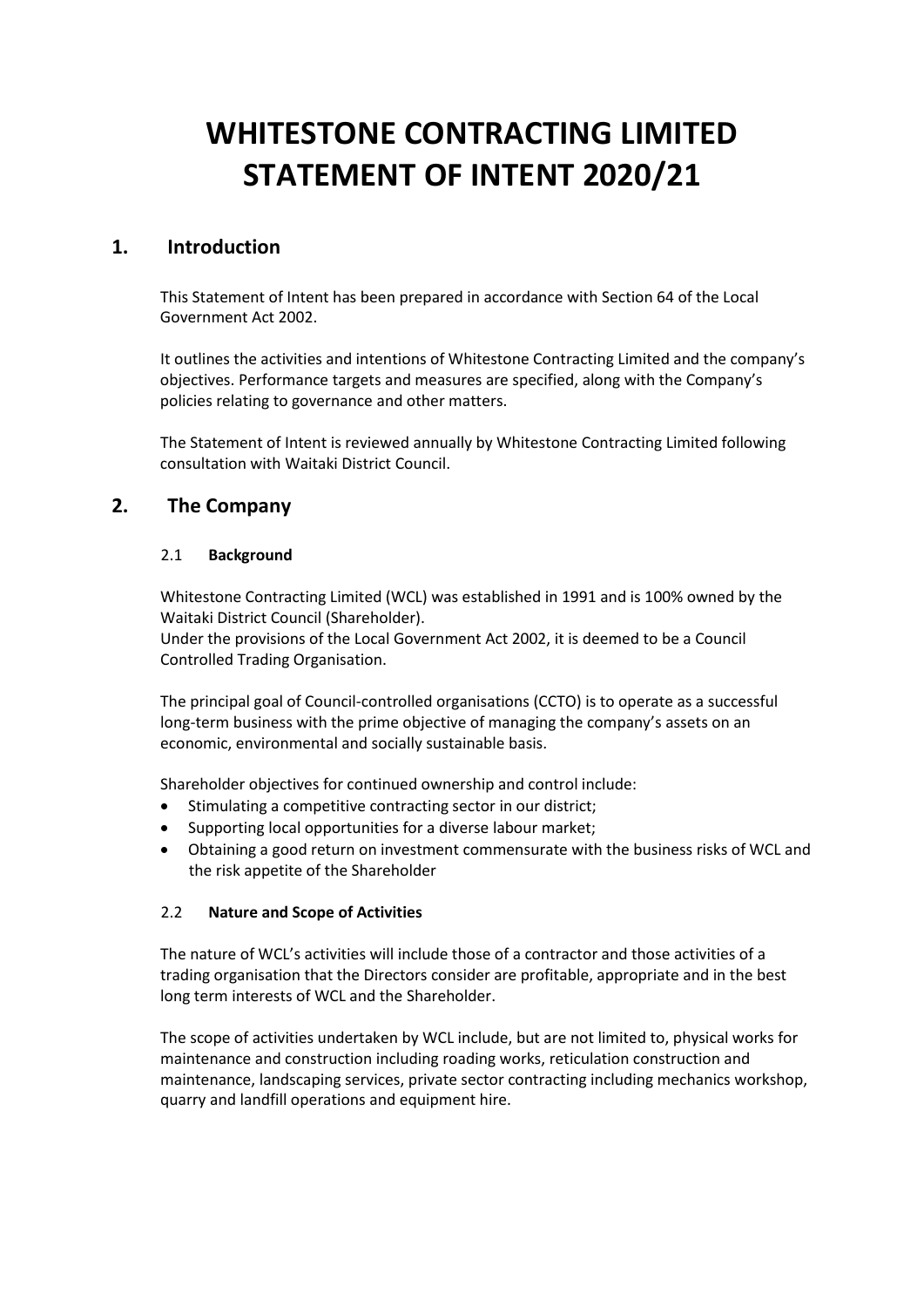# 2.3 **Objectives**

The principal objective of WCL is to operate as a successful business and grow Shareholder wealth. WCL has a vision to be a reputable and trusted contractor thereby providing a financial return on investment to its Shareholder commensurate with risk; and thereby benefitting the region.

In general, WCL is focused on continual improvement of its systems and processes to improve operations. It also seeks to support local employment, the environment and the community, while at the same time maximising profit and performance in a sustainable way. As a company it recognises its Shareholder's objectives for ownership, including providing cost effective delivery of local services and assisting in the maintenance and improvement of good quality local infrastructure.

In pursuing the principal objective WCL and directors shall:

- $\triangleright$  Manage the WCL's business activities in an efficient, effective and safe manner.
- $\triangleright$  Ensure governance, structures, leadership and processes are in place and operating effectively across WCL to deliver a Zero Harm culture and achieve strategic safety goals
- $\triangleright$  Grow Shareholder wealth
- ➢ Ensure assets and liabilities are prudently managed consistent with the nature of a contracting business.
- $\triangleright$  Maximise the long term viability and profitability consistent with the Shareholder's objectives for ownership.
- ➢ Manage the business with the objective of achieving agreed business growth.
- ➢ Consolidate, and when financially advantageous, expand the Company operations in to the private and public sectors using the skill, abilities and management techniques that are available within WCL.
- ➢ Maintain a diversified portfolio of work and clients to ensure continuity of returns to the Shareholder.
- $\triangleright$  Continue to review WCL structure to ensure the most efficient structure is in place to enhance profitability.
- $\triangleright$  Be customer focused and ensure good customer contract results as measured against contract specifications.
- $\triangleright$  Ensure that the Company is disciplined with expenditure and seeks to maximise revenue.
- $\triangleright$  Achieve the most efficient use of staff resources, capital assets and working capital through innovative management and sound business practises.
- $\triangleright$  Develop and get agreement from the shareholder on a significant asset acquisition/disposal process and to proactively engage on this mutually agreed approval process.
- $\triangleright$  Provide a work environment that recruits, fosters and maintains safe, competent, motivated, committed and productive employees and developing its people to their potential.
- $\triangleright$  Recognise and reward excellent performance by staff.
- $\triangleright$  Act in an environmentally and socially responsible manner and implement sustainable business practices.
- $\triangleright$  Ensure transparent and informed relationships are maintained with the Shareholder within the spirit of 'no surprises'.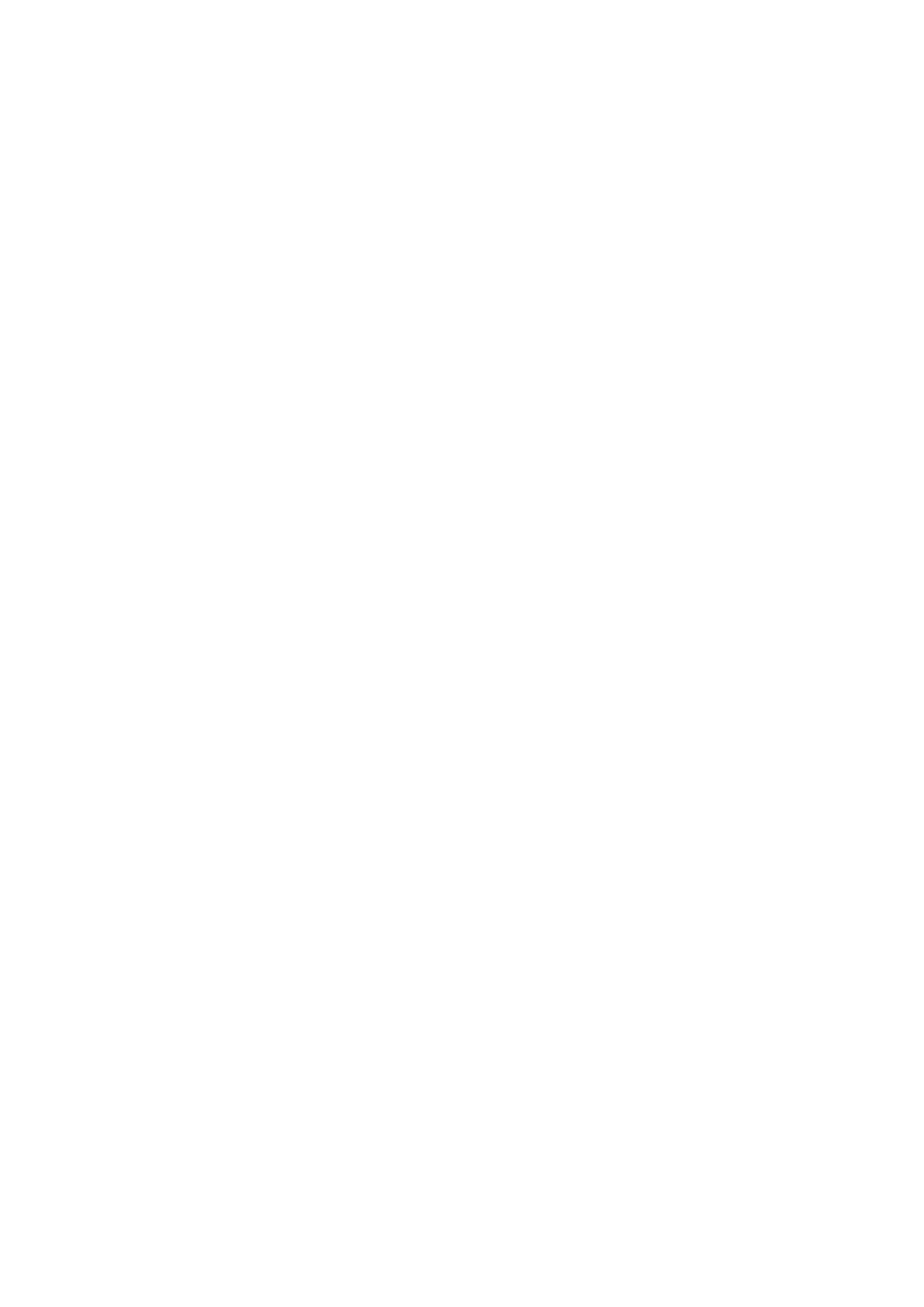# **3. Reporting and Performance Measures**

#### 3.1 **Reporting Frequency and Content**

A Director of WCL shall attend any meeting at which the Annual Report or Half Yearly Report is presented to the Shareholder. The following information will be available to the Shareholder based on an annual balance date of 30<sup>th</sup> June.

#### *Draft Statement of Intent*

Each year, the Directors shall (for so long as the Company remains a Council controlled trading organisation), deliver to the Shareholder a Draft Statement of Intent for the following year which fulfils the requirements of Schedule 8 of the Local Government Act 2002.

# *Completed Statement of Intent*

The board will consider comments on the draft Statement of Intent made on or before  $1<sup>st</sup>$ May. By the commencement of the financial year to which the Statement of Intent relates, the Directors (for so long as WCL remains a CCO) will deliver to the Shareholder a Statement of Intent for the following year which fulfils the requirements of Schedule 8 of the Local Government Act 2002.

# *Modifications to Statement of Intent*

The Shareholders may by resolution require the board to modify the Statement of Intent in the manner specified in the resolution. Every modification required by a resolution must be consistent with the objectives of the constitution, and lawful. The Board is required to prepare and adopt a modified Statement of Intent that incorporates the modifications in the resolution and deliver it to each Shareholder within 1 month of the date of its adoption, and make the modified Statement of Intent publicly available within 1 month of its adoption.

#### *Quarterly Report*

WCL will report to the Shareholder committee quarterly on KPI targets as well as individual contract performance reports at the completion of contract works for the Shareholder.

#### *Half Yearly Report*

Within two months after the end of the first half of each financial year, the Directors shall deliver to the Shareholder an un-audited report containing the information required by the Financial Reporting Act 2013 and a commentary on the results for the first six months together with a report on the outlook for the second six months with reference to any significant factors that are likely to have an effect on the Company's performance, including an estimate of the financial result for the year based on that outlook.

#### *Annual Report*

Within two months after the end of each financial year, the Directors shall deliver to the Shareholder an annual report and audited financial statements in respect of the financial year, containing the following information as a minimum:

A report on the operations of WCL to enable an informed assessment of the Company's performance including: Performance against targets in this Statement of Intent.

- ➢ Performance against the Corporate Governance Statement.
- $\triangleright$  Audited financial statements as required under the Financial Reporting Act 1993.
- $\triangleright$  A report on compliance with WCL's Tendering Policy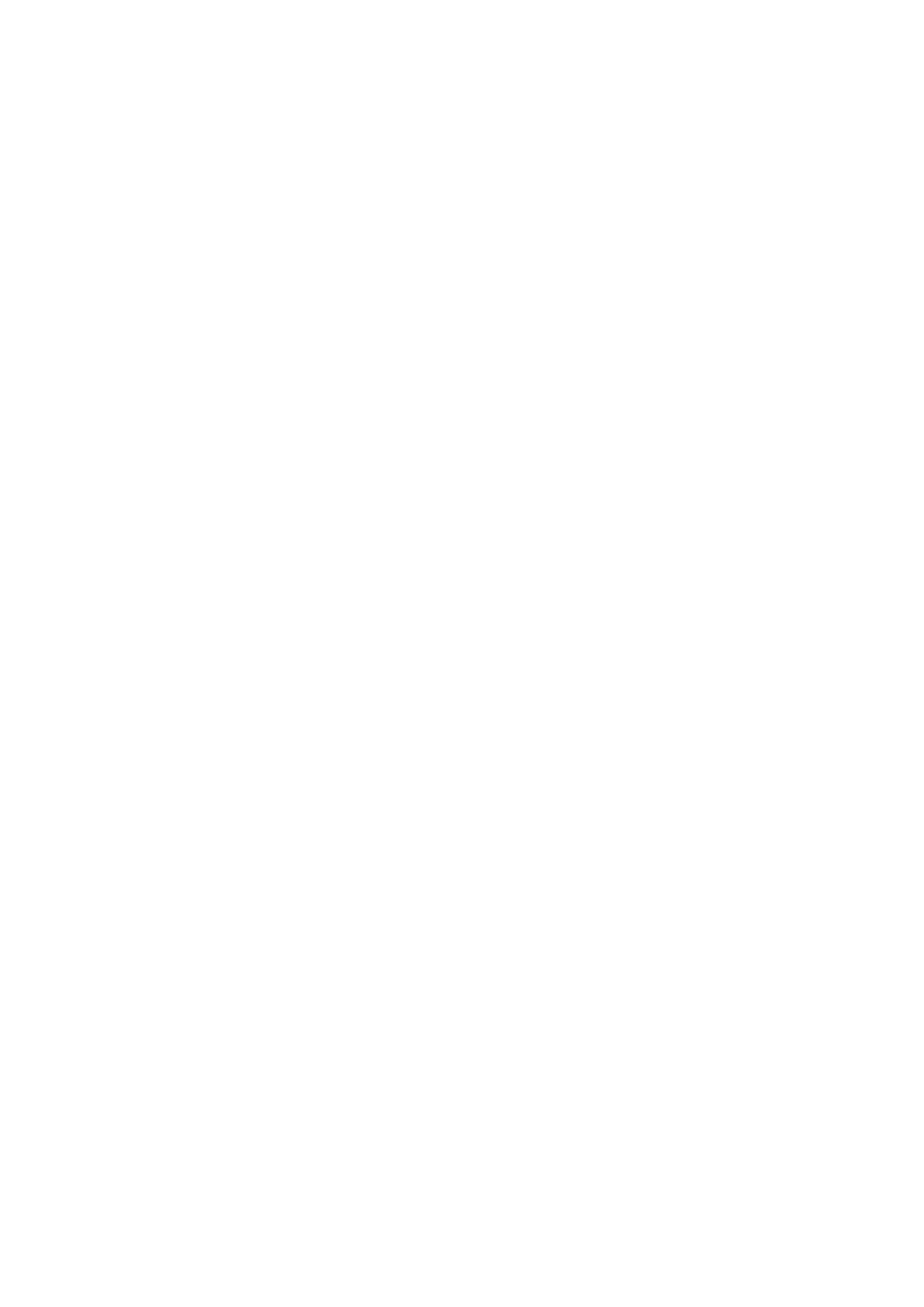#### **3.2 Performance Targets and Measures**

*Over the next three years*, WCL's performance targets are to:

#### **Financial**

- Achieve a before income tax return (prior to donations, sponsorships and subvention payments) on opening shareholders funds that exceeds 8%.
- Rate of shareholder's funds to total assets > 40%.

#### **Quality Services**

• Maintain ISO 9001 registration and related quality assurance programmes

#### **Health and Safety**

- Maintain a high standard of health and safety in relation to WCL's employees, customers, suppliers, subcontractors and the public, as measured by maintaining NZS4801 safety management systems accreditation.
- Maintain a total injury frequency rate of no greater than 2 per 200,000 hours worked or 10 per million hours worked.

#### **Environmental**

- Maintain ISO 14001 standard to ensure the company has systems in place to environmental and legislative and regulatory requirements.
- Full compliance with Resource Management Act no breaches.

#### **Community**

• Support community initiatives with over \$50,000 of sponsorship per annum.

#### *Ratio of Consolidated Shareholders' Funds to Total Assets*

'Shareholders' Funds' (Equity) are defined as the paid-up capital plus any retained tax paid profits earned and less any dividends distributed to Shareholders. They include accumulated surpluses, revaluation reserves, trust funds and any other reserves or funds which have been accumulated in accounts known as either 'Revenue Reserves' or 'Capital Reserves'.

'Total Assets' are defined as the sum of all current and non-current assets plus investments of WCL.

The ratio of consolidated Shareholder funds to total assets will be in the range of 60% - 80% (and in accordance with WCL's business plan).

#### *Directors Estimate of WCL Value*

The estimated value of WDC's investment in WCL is greater than the paid up capital and retained earnings. The directors will advise the Shareholder on an annual basis if they believe the value to differ materially from this state.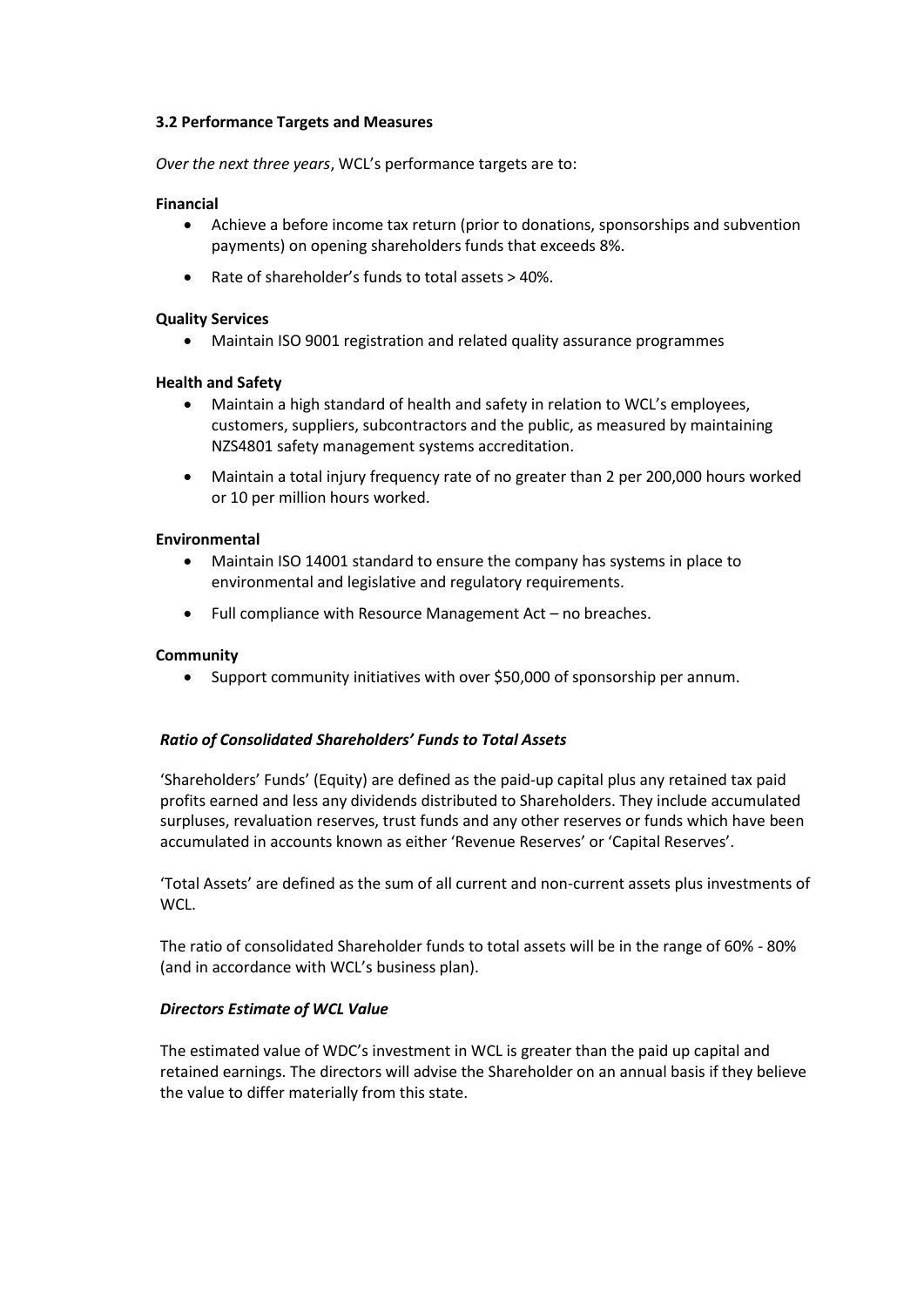# **4. Governance, Policy and Procedures**

# **4.1 Corporate Governance Statement**

# **a) Role of the Board of Directors**

The Directors' role is defined in Section 58 of the Local Government Act 2002. This section states that it is the role of a Director of a Council Controlled Trading Organisation to assist the organisation to meet its objectives and any other requirements in its Statement of Intent. This does not limit the other duties a director to the Council-Controlled Trading Organisation may have. The Board consults with WCL's Shareholder in preparing and reviewing the Statement of Intent.

The Board meets on a regular basis and is responsible for the proper direction and control of WCL's activities. This responsibility includes such areas of stewardship as the identification and control of WCL's business risks, the integrity of management information systems and reporting to Shareholders. While the Board acknowledges that it is responsible for the overall control framework of WCL, it recognises that no cost effective internal control system will preclude all error and irregularities. The system is based upon written procedure, policies and guidelines, organisational structures that provide an appropriate division of responsibility, a total quality management audit system, and the careful selection and training of qualified personnel.

The Board recognises that the ultimate shareholder is a territorial local authority and that this imposes additional legislative and compliance demands on the company and that their actions have an impact on Council*.*

To achieve this governance the Directors will:

- Conduct regular briefings with the designated Shareholder representatives to discuss emerging risk and opportunities of the business, the general forecast performance expectations and to learn of relevant changes in Shareholder policies, expectations or risk appetite.
- Act on an informed basis, in good faith with due diligence and care and in the best interests of the Shareholder and WCL.
- Act in accordance with the constitution and Statement of Intent.
- Ensure compliance with applicable legislation and regulation.
- Review and guide corporate strategy, major plans of action, risk policy, annual budgets and annual plans, set performance objectives, monitor implementation and corporate performance, and oversee major capital investment expenditures, acquisitions and divestments.
- Monitor and manage potential conflicts of interest of management, board members and Shareholder.
- Ensure WCL's financial management is consistent with good business practice.
- In the spirit of no surprises, keep the Shareholder informed on significant events and issues, including those sensitive to publicity that may arise from the Shareholder being a political organisation.
- Promote a culture which requires all employees to adhere to high levels of ethical behaviour.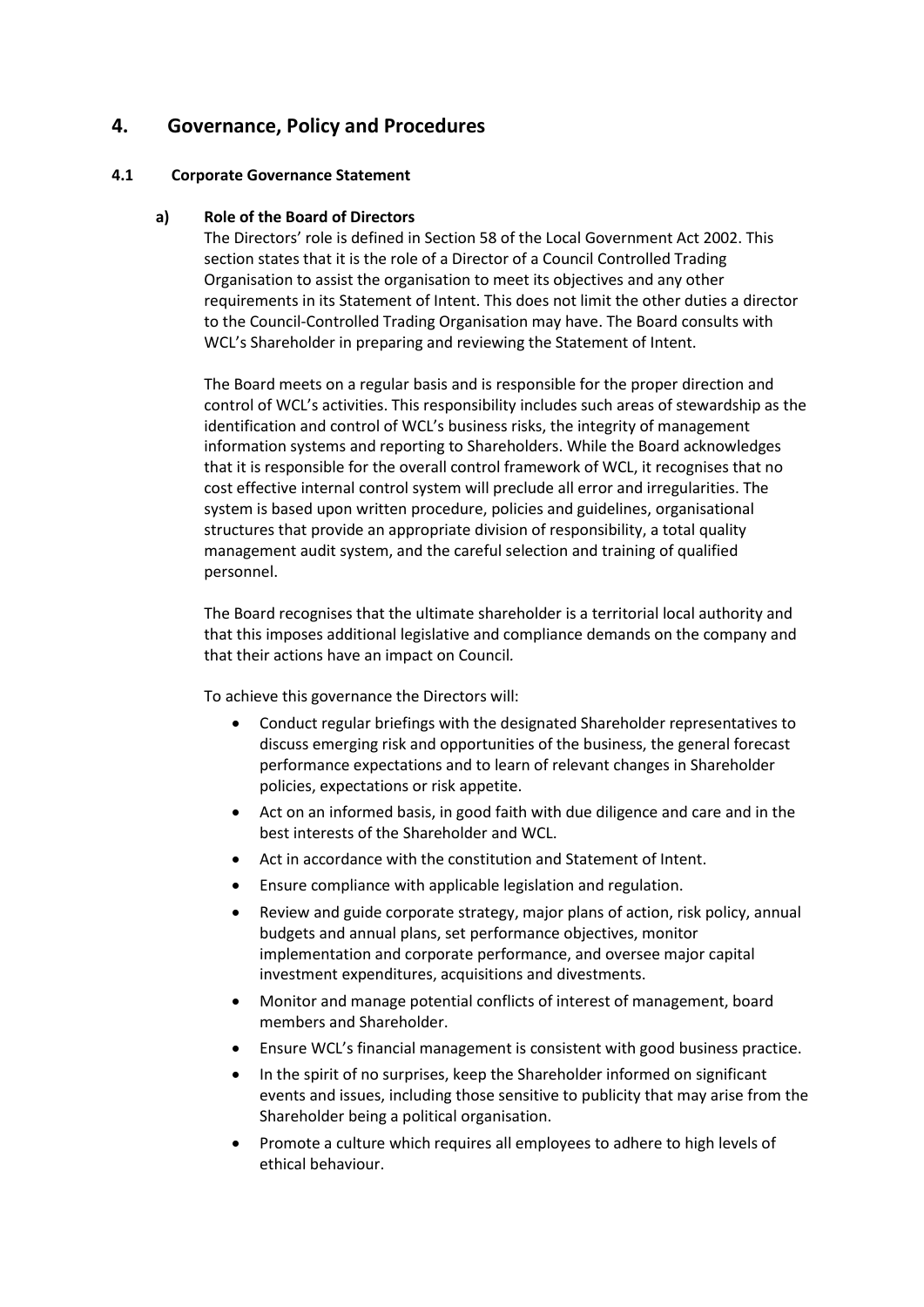- Ensure WCL continues to develop a Zero Harm health and safety culture that manages risk, behaviour and outcomes to a high standard to avoid harm to people so that all staff return home safely every day.
- Provide a healthy and safe environment and ensure all Health and Safety Act obligations are met by the Company.
- Monitor the effectiveness of overall governance and make changes as needed.
- Maintain the company's economic sustainability through the mitigation of business risk and to develop and maintain a comprehensive risk management strategy.
- Keep the shareholder informed of matters of substance affecting the Company.

# **b) The Role of the Shareholder**

The Board aims to ensure that the Shareholder is informed in a timely manner of all major developments affecting the Group's state of affairs. The Shareholder is consulted on the review of WCL's Statement of Intent and is responsible for the appointment of directors. Information is communicated to the Shareholder in the Annual Report, the Interim Report and special meetings where required.

The Shareholder is expected to:

- Deal with issues raised by WCL in a prompt, expedient and professional manner.
- Maintain a high level of communication with WCL on relevant matters.
- Ensure transparent and collaborative relationships are maintained with WCL.

# **c) Board Appointments**

Directors are appointed by the Shareholder in accordance with Shareholder policy. The Board is subject to the Shareholder's director rotation policy requiring all of the directors retire over any three-year period. Directors are appointed for up to a maximum period of three years. Ideally directors are rotated on regular basis. Retiring Directors shall be eligible to apply for reappointment.

# **d) Director and Board Performance**

The Board formally reviews its performance, and the performance and contribution of individual directors on an annual basis, taking into account the current and future needs of WCL, and performance improvement, processes are implemented as required. The Chairman of the Board will report to the Shareholder on any particular mix of skills the board requires of any new Director.

# **e) Board Committees**

The Board maintains a number of standing committees that focus on particular areas of the Board's responsibilities. These include:

# *Audit/Finance and Risk:*

The committee:

- $\triangleright$  Monitors the audit function and reviews the adequacy and quality of the annual audit process;
- $\triangleright$  Ensures WCL maintains property accounting records and complies with all relevant legislation.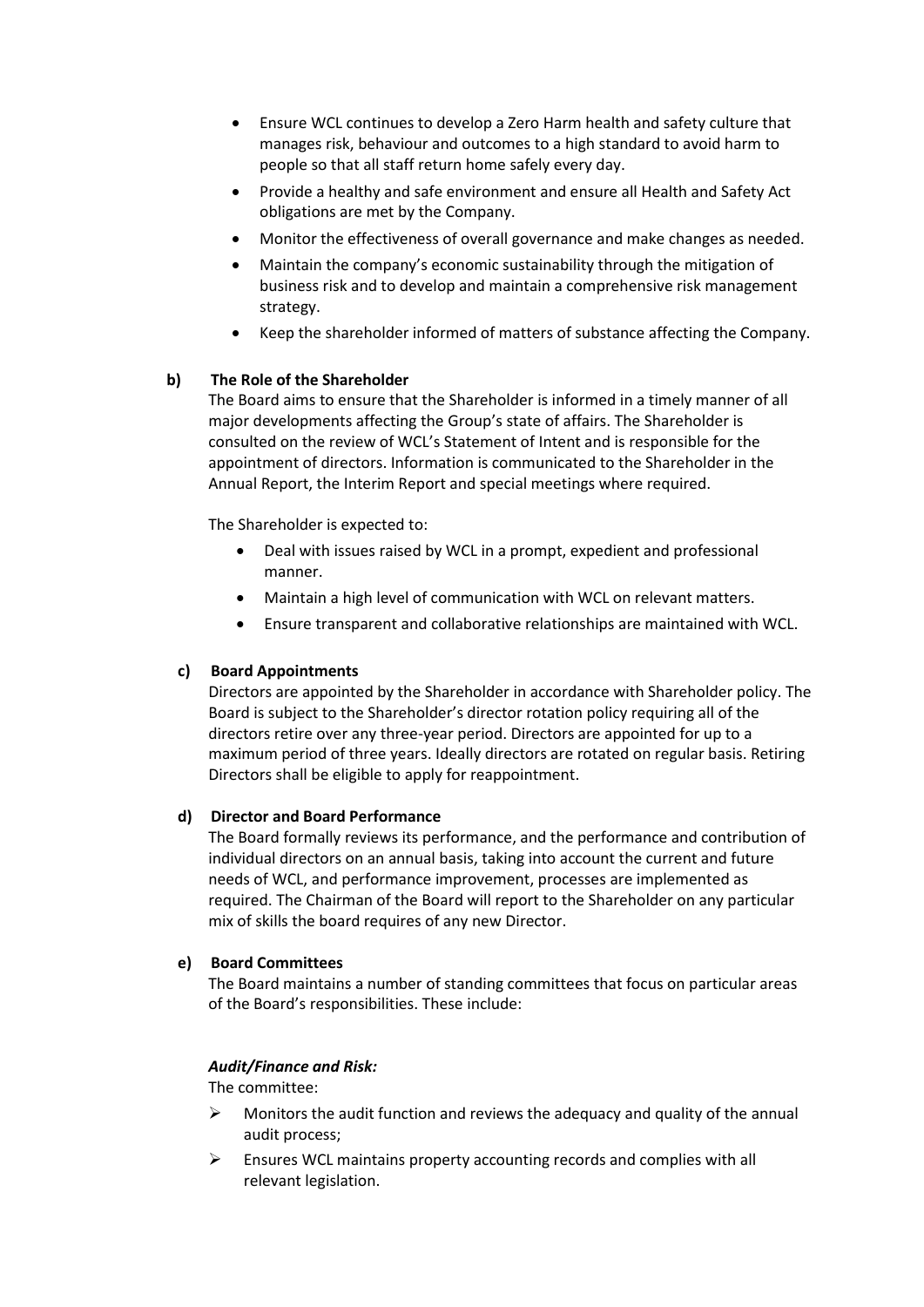➢ Monitors changing business risk analysis and mitigation strategies.

# *Remuneration:*

The committee reviews the remuneration and performance of the Chief Executive Officer.

#### **f) Company Management Structure**

The Management of WCL is delegated to the Chief Executive, who will manage WCL in accordance with the directives of the Board and good business practice.

# **g) Treasury Policy**

There is no exposure to foreign exchange and interest rate risk is managed in accordance with the Group's Policy Manual that sets limits of management authority. No speculative investments are approved and investments not with a registered bank require board approval.

# **h) Code of Conduct**

The Board has adopted policies for its members, executives and staff, specifying the business standards and ethical considerations in conducting its business with stakeholders. The policy includes:

- $\triangleright$  Corporate governance matters (as described):
- $\triangleright$  Relationships with employees and customers (ethics, health and safety);
- $\triangleright$  Confidentiality of company information;
- $\triangleright$  Environmental responsibilities.

#### **i) Audit**

External auditors are used to evaluate the quality and reliability of information provided to the Shareholders.

#### **4.2 Dividend Policy**

WCL is committed to maximising the long-term sustainable distribution flow to the shareholder and maintain a distribution intent of paying 50% of any net after tax return to the shareholder, subject to capital requirements of Whitestone Contracting Limited.

Any distribution needs to be prudent in the circumstances and meet the solvency test.

Some, or all, of the distributions to the Shareholder may be made, with agreement of the Shareholder, by subvention payment, or other mutually agreed method after taking account of all tax considerations.

WCL will declare dividends and make subvention payments, or other distributions, consistent with the amounts recommended by the Directors as suited to sustain the viability of the business in accordance with clause 3.2 - subsection (i).

# **4.3 Accounting Policies**

WCL's accounting policies will comply with the legal requirements of the Companies Act 1993, the Financial Reporting Act 1993 and Local Government Act 2002 and be consistent with generally accepted accounting principles. A full statement of Accounting Policies will be presented in WCL's Annual Report.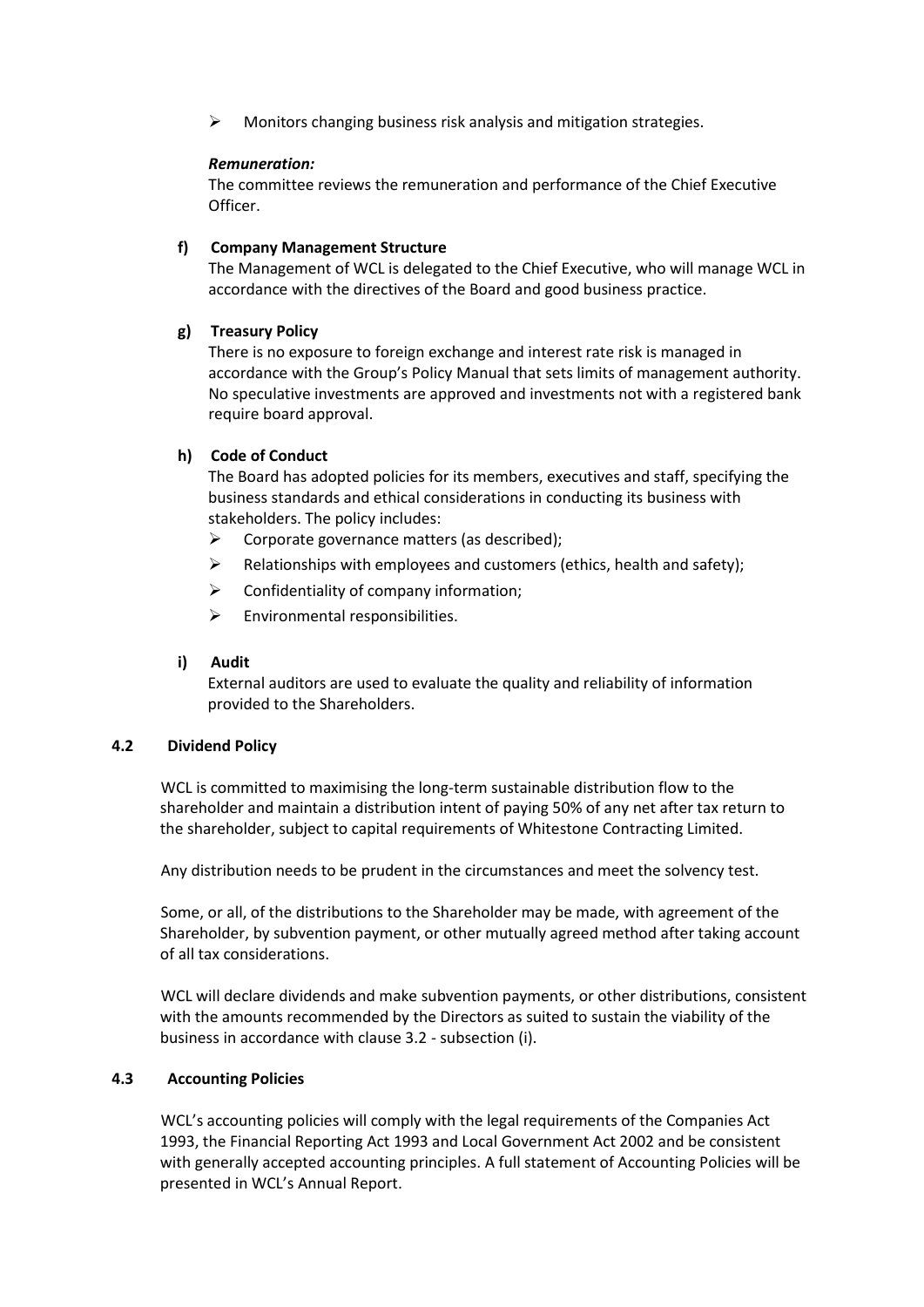# **4.4 Significant decisions affecting land or water**

Before the company makes a decision that may significantly affect land or a body of water, it will take into account the relationship of Maori and their culture and traditions with their ancestral land, water, sites, Wãhi Tapu, valued flora and fauna and other taonga.